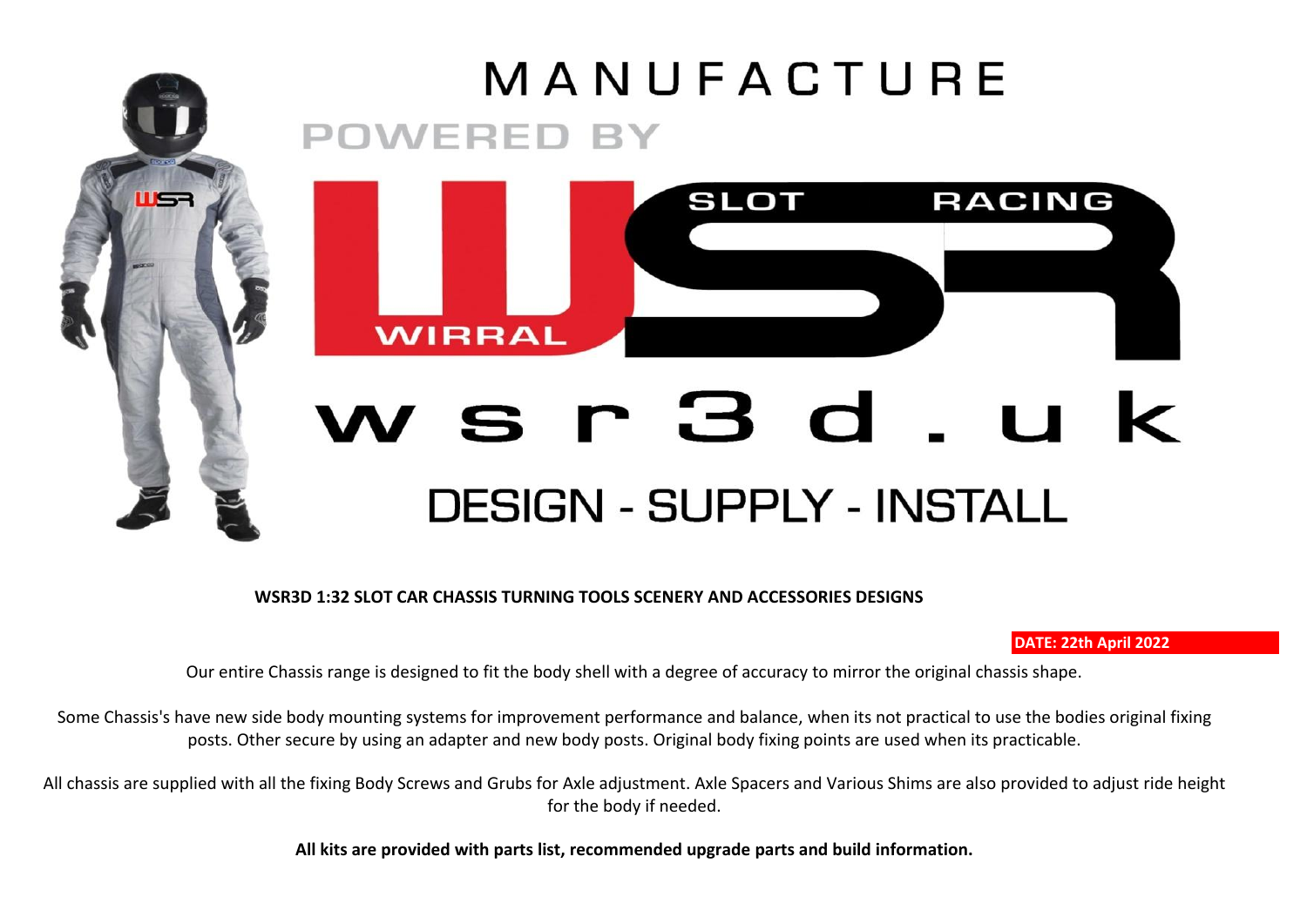| <b>Available on</b> | <b>Typical</b>     | <b>Make/Models</b>         | <b>Motor</b>  | <b>Body Mounting</b> | <b>Aero Kit</b> | <b>Motor</b> | Cost £ | <b>Notes</b>                          |
|---------------------|--------------------|----------------------------|---------------|----------------------|-----------------|--------------|--------|---------------------------------------|
| eBay                | wsr3d-Manufactures |                            | Configuration | System               | Available       | <b>Mount</b> |        |                                       |
| online              | Part No:           |                            |               |                      |                 | <b>Flex</b>  |        |                                       |
|                     |                    | <b>SCALEXTRIC VINTAGE</b>  |               |                      |                 |              |        |                                       |
| eBay                | C69                | Ferrari GT 250 Berlinetta  | In-Line       | Original             |                 |              | £10    | <b>Takes Original Chassis Details</b> |
| eBay                | C.68               | <b>Aston Martin DP4</b>    | In-Line       | Original             |                 |              | £10    | <b>Takes Original Chassis Details</b> |
| eBay                | C <sub>7</sub>     | Mini Chassis - COOPER      | In-Line       | Side Mounting        |                 |              | £8     |                                       |
| <b>Direct Sales</b> | $C3 - 10$          | Javelin                    | In-Line       | Front & Rear Posts   |                 |              | £10    | Recommended 1mm offset Pod            |
|                     |                    | <b>SCALEXTRIC CLASSICS</b> |               |                      |                 |              |        |                                       |
| eBay                | C122               | Mini - CLUBMAN             | In-Line       | <b>Side Mounting</b> |                 |              | £8     |                                       |
| eBay                | C.366              | Metro                      | In-Line       | <b>Side Mounting</b> |                 |              | £9     |                                       |
| eBay                | C321               | Ford XR2i                  | In-Line       | <b>Side Mounting</b> |                 |              | £9     |                                       |
| eBay                | C441               | Ford XR3i                  | In-Line       | <b>Side Mounting</b> |                 |              | £9     |                                       |
| eBay                | C052               | Ford Escort Mk1            | In-Line       | <b>Side Mounting</b> |                 |              | £9     |                                       |
| eBay                | C117               | <b>Ford Capri</b>          | In-Line       | <b>Side Mounting</b> |                 |              | £9     |                                       |
| eBay                | C469               | <b>Ford Sierra</b>         | In-Line       | Post/Original        |                 |              | £9     |                                       |
| eBay                | C283               | Rover SD1 3500             | In-Line       | <b>Side Mounting</b> |                 | <b>YES</b>   | £10    |                                       |
| eBay                | C283               | Rover SD1 3500             | In-Line       | <b>Side Mounting</b> | <b>YES</b>      | <b>YES</b>   | £12    | With Built in Aero Kit                |
| eBay                | C128               | <b>B.M.W. 3.0 CSL</b>      | In-Line       | <b>Side Mounting</b> |                 | <b>YES</b>   | £12    | With Grill & Rear Lighting Infill     |
| eBay                | C409               | BMW 3M                     | In-Line       | Post/Original        |                 |              | £10    |                                       |
| eBay                | C459               | Dotson 260Z                | In-Line       | Post/Original        |                 |              | £10    |                                       |
| eBay                | C125               | Porsche 911 - Type 1       | In-Line       | Post/Adapter         |                 |              | £11    | Number plate fixing                   |
| eBay                | C125               | Porsche 911 - Type 2       | In-Line       | Post/Original        |                 |              | £11    | Rear fixed screw                      |
| <b>Direct Sales</b> | C486               | Porsche 962                | In-Line/SW/AW | Original             |                 | <b>YES</b>   | £11    |                                       |
| <b>Direct Sales</b> | C418               | Jaguar XJ9                 | In-Line/SW/AW | Original             |                 | <b>YES</b>   | £11    | <b>Takes Original Chassis Details</b> |
| <b>Direct Sales</b> | C348               | Audi Quattro               | In-Line       | Adapters             |                 | <b>YES</b>   | £11    |                                       |
| eBay                | C579               | Ford Mondeo Dagenham       | In-Line       | Post & Original      |                 | <b>YES</b>   | £11    |                                       |
| <b>Direct Sales</b> | C691               | Ford Mondeo Valvoline      | In-Line       | Post & Original      |                 |              | £10    |                                       |
| eBay                | C114               | Triumph TR7                | In-Line       | X3 Posts             |                 | <b>YES</b>   | £11    |                                       |
| <b>Direct Sales</b> | C144               | Lancia 037                 | In-Line       | <b>Side Mounting</b> |                 |              | £12    | <b>With Front Grill Kit</b>           |
|                     |                    | <b>SCALEXTRIC MODERN</b>   |               |                      |                 |              |        |                                       |
| <b>Direct Sales</b> | C1051              | <b>Beetle Cup</b>          | In-Line/SW/AW | Original             | <b>YES</b>      | <b>YES</b>   | £11    | Plus Aero Kit                         |
| eBay                | C2757              | Ford Escort Mk1 RS1600     | In-Line       | <b>Side Mounting</b> |                 |              | £10    |                                       |
| eBay                | C3942              | <b>MERCEDES AMG GT3</b>    | In-Line/SW/AW | Original             |                 |              | £11    |                                       |
| <b>Direct Sales</b> | C3784              | <b>BTCC BMW M1</b>         | In-Line/SW/AW | Original             |                 |              | £11    |                                       |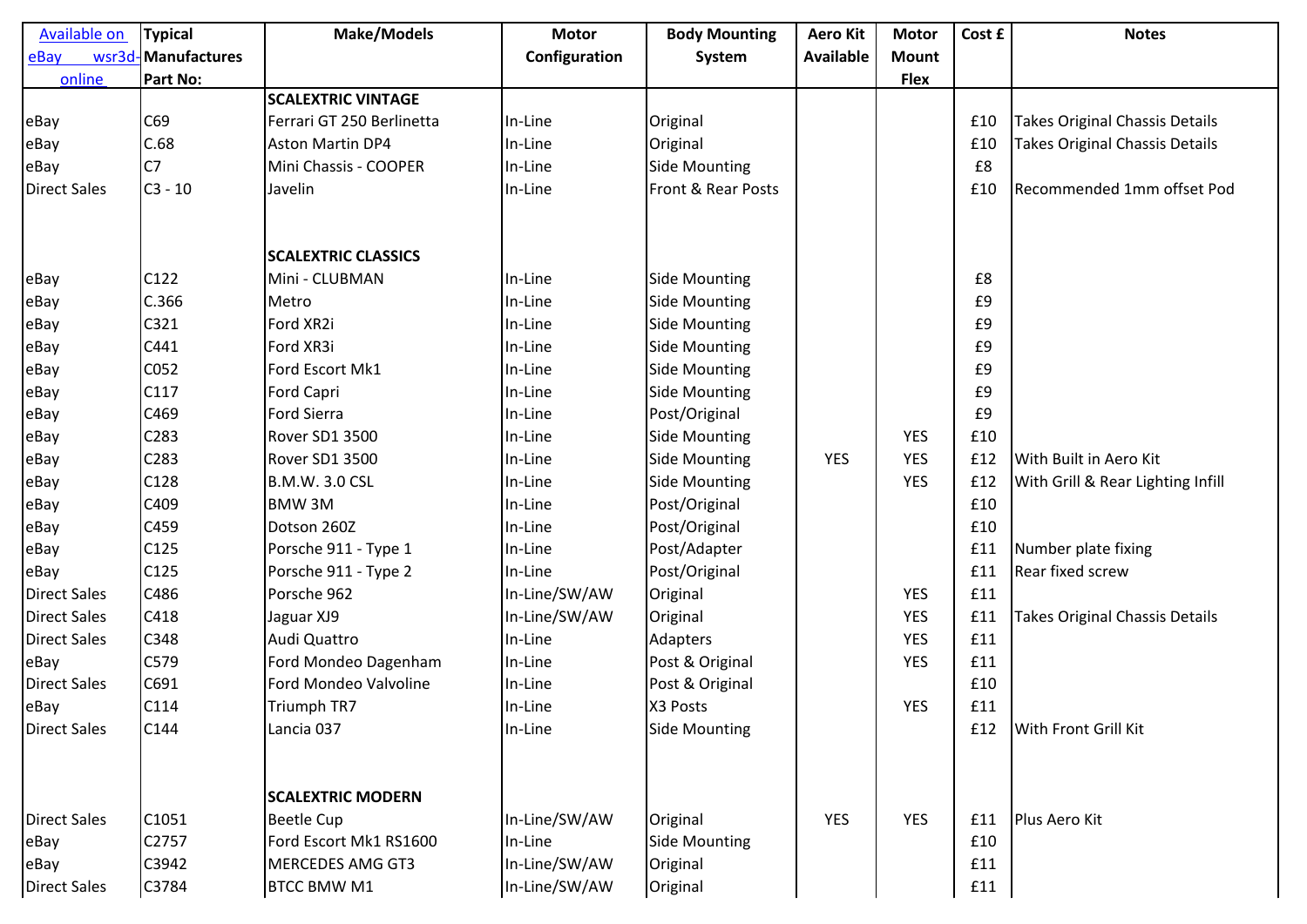| <b>Direct Sales</b> | C4118      | <b>BTCC BMW M3</b>            | In-Line/SW/AW | Original |            | £11 |                                       |
|---------------------|------------|-------------------------------|---------------|----------|------------|-----|---------------------------------------|
| <b>Direct Sales</b> | C3861      | <b>BTCC HONDA CIVIC</b>       | In-Line/SW/AW | Original |            | £11 |                                       |
| <b>Direct Sales</b> | C3736      | <b>BTCC MG</b>                | In-Line/SW/AW | Original |            | £11 |                                       |
| <b>Direct Sales</b> | C4016      | <b>BTCC VW PASSAT</b>         | In-Line/SW/AW | Original |            | £11 |                                       |
| <b>Direct Sales</b> | C2502      | Corvette Stingray L88         | In-Line       | Original |            | £11 | <b>Takes Original Chassis Details</b> |
| <b>Direct Sales</b> | C3389      | McLaren MP4 GT3               | In-Line/SW/AW | Original |            | £11 | <b>Takes Original Chassis Details</b> |
| eBay                | C3108      | Camaro 1968 - 69              | S/W           | Original | YES        | £17 | <b>Built in Motor Mount</b>           |
| eBay                | C3108      | Camaro 1968 - 69              | S/W           | Original | YES        | £11 | <b>Takes Original Chassis Details</b> |
| <b>Direct Sales</b> | C3219      | Camaro 1970                   | S/W           | Original | YES        | £17 | <b>Built in Motor Mount</b>           |
| <b>Direct Sales</b> | C3219      | Camaro 1970                   | S/W           | Original | YES        | £11 | <b>Takes Original Chassis Details</b> |
| <b>Direct Sales</b> | C2567      | Mercedes CLK DTM              | In-Line       | Original | Yes        | £12 | Takes Original Chassis Details        |
| <b>Direct Sales</b> | C2298      | DTM V8 Opel Coupe             | In-Line       | Original |            | £11 | Repace Interior with lightweight      |
|                     |            |                               |               |          |            |     |                                       |
|                     |            | <b>SCX</b>                    |               |          |            |     |                                       |
| eBay                | A10197S300 | Ford Sunbeam                  | In-Line       | Original |            | £10 |                                       |
| eBay                | 64700      | Ford Escort Mk2               | In-Line       | Original |            | £10 |                                       |
|                     |            |                               |               |          |            |     |                                       |
| <b>Direct Sales</b> | Fly 88218  | <b>FLY</b><br>Ferrari 250 GTO | In-Line       | Original |            | £10 | <b>Takes Original Chassis Details</b> |
|                     |            |                               |               |          |            |     |                                       |
|                     |            | <b>SLOT.IT</b>                |               |          |            |     |                                       |
| eBay                | CA10L      | McLaren F1 GTR GT             | In-Line/SW/AW | Original |            | £10 |                                       |
|                     |            |                               |               |          |            |     |                                       |
|                     |            | <b>CARRERA</b>                |               | Original |            | £10 |                                       |
| eBay                | 27436      | Lola T222                     | In-Line       | Original |            | £10 | Takes Original Chassis Details        |
| eBay                | 27328      | McLaren M20                   | In-Line       | Original |            | £10 |                                       |
|                     | 25736      | <b>Aston Martin DB5</b>       | In-Line       | Original |            | £10 |                                       |
|                     | 25421      | Mercedes Benz 300 SLR         | In-Line       | Original |            | £10 |                                       |
|                     | 27675      | Aston Martin Vantage GT       | In-Line/SW/AW | Original | <b>YES</b> | £11 |                                       |
|                     |            |                               |               |          |            |     |                                       |
|                     |            | <b>NINCO</b>                  |               |          |            |     |                                       |
| eBay                | 50196      | <b>AC Cobra</b>               | In-Line       | Original |            | £10 |                                       |
|                     |            |                               |               |          |            |     |                                       |
|                     |            |                               |               |          |            |     |                                       |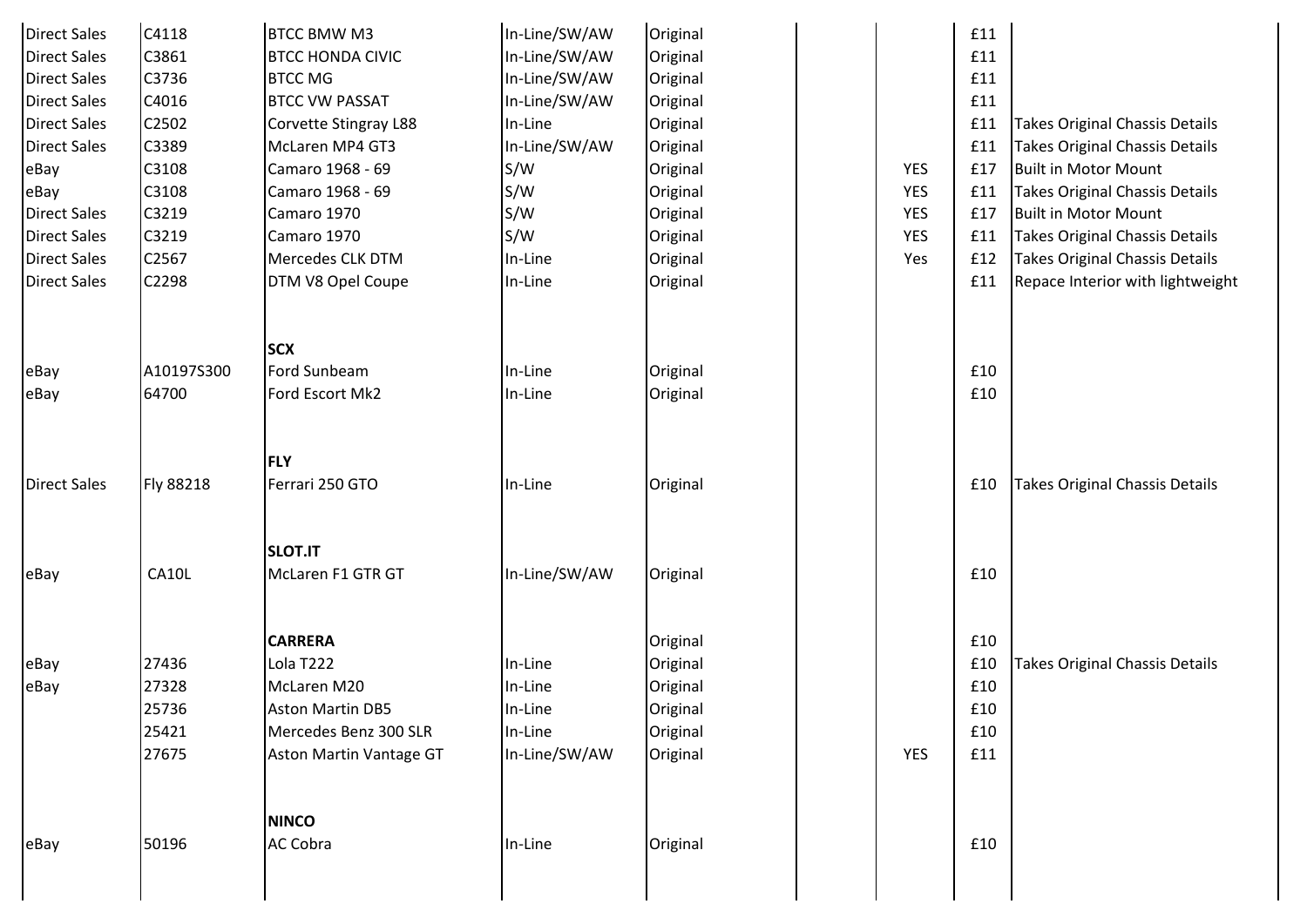|                     |               | <b>REVELL</b>                 |               |          |  |     |                                |
|---------------------|---------------|-------------------------------|---------------|----------|--|-----|--------------------------------|
| eBay                | 08298         | Jaguar E-Type                 | In-Line       | Original |  | £10 |                                |
| <b>Direct Sales</b> | 08361         | <b>Corvette Grand Sport</b>   | In-Line       | Original |  | £10 | Takes Original Chassis Details |
|                     |               |                               |               |          |  |     |                                |
|                     |               |                               |               |          |  |     |                                |
|                     |               | <b>TA71 Model Factory</b>     |               |          |  |     |                                |
| <b>Direct Sales</b> | CLASSIC-WK17r | Jaguar XJC V12 Broadspeed     | In-Line       | Original |  | £10 |                                |
|                     |               |                               |               |          |  |     |                                |
|                     |               |                               |               |          |  |     |                                |
|                     |               | <b>WSR3D U CHASSIS</b>        |               |          |  |     |                                |
| eBay                |               | U Chassis                     | In-Line/SW/AW |          |  | £11 | Scratch Build                  |
|                     |               |                               |               |          |  |     |                                |
|                     |               |                               |               |          |  |     |                                |
|                     |               | <b>WSR3D U32 CHASSIS</b>      |               |          |  |     |                                |
| eBay                | U32           | Short Can                     | In-Line       |          |  | £12 | Designed for Resin Kits        |
| eBay                | <b>S32</b>    | Slim Line Can                 | In-Line       |          |  | £12 | Designed for Resin Kits        |
| eBay                | L32           | Long Can                      | In-Line       |          |  | £12 | Designed for Resin Kits        |
| eBay                | F6 U32        | Long Can                      | In-Line       |          |  | £12 | Designed for Resin Kits        |
| eBay                | P32           | Works with Motor Mounts       | In-Line       |          |  | £8  | Designed for Resin Kits        |
|                     |               |                               |               |          |  |     |                                |
|                     |               |                               |               |          |  |     |                                |
|                     |               | <b>WSR3D SUPER STOX</b>       |               |          |  |     |                                |
| <b>Direct Sales</b> |               | <b>SS Upper Frame</b>         |               |          |  | £10 | <b>With Bumper Kit</b>         |
| <b>Direct Sales</b> |               | SS Lower Chassis              | In-Line       |          |  | £8  | <b>With DPR Hatch</b>          |
| <b>Direct Sales</b> |               | SS Lower Chassis with Pod     | In-Line       |          |  | £14 |                                |
| <b>Direct Sales</b> |               | <b>Super Stox Shell</b>       |               |          |  | £5  | <b>With Interior</b>           |
|                     |               |                               |               |          |  |     |                                |
|                     |               |                               |               |          |  |     |                                |
|                     |               | <b>MINI ACCESSORIES</b>       |               |          |  |     |                                |
| <b>Direct Sales</b> |               | Mini Wide Boy Arches          |               |          |  | £4  | Supplied with arch template    |
| eBay                |               | Clubman Bumper Kit            |               |          |  | £4  |                                |
|                     |               |                               |               |          |  |     |                                |
|                     |               | <b>BEETLE CUP ACCESSORIES</b> |               |          |  |     |                                |
| <b>Direct Sales</b> |               | Aero Kit Original Chassis     |               |          |  | £4  | Sides, Front and Rear          |
| <b>Direct Sales</b> |               | Aero Kit 3D Chassis           |               |          |  | £6  | Sides, Front and Rear          |
| <b>Direct Sales</b> |               | Axle Adapter                  |               |          |  | £3  | Fixes Wobbly Front Axle        |
| <b>Direct Sales</b> |               | Axle Adapter with Guide Hole  |               |          |  | £4  | As above with Guide Hole       |
|                     |               |                               |               |          |  |     |                                |
|                     |               |                               |               |          |  |     |                                |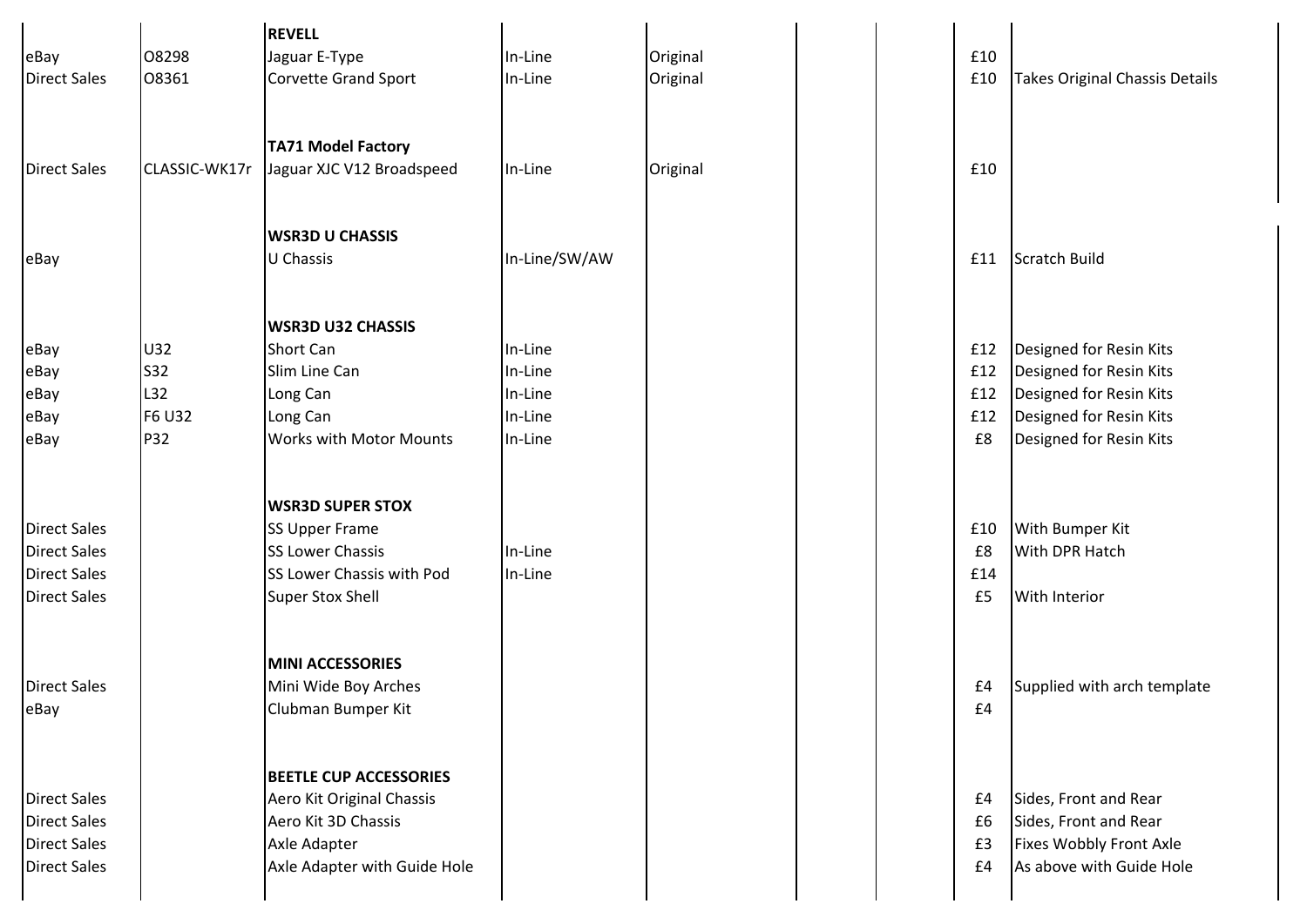| <b>Direct Sales</b> |                  | <b>AMG ACCESSORIES</b><br><b>Scalextric Mercedes AMG GT3</b><br><b>WSR3D MOTOR MOUNTS</b> |          |  | £5  | <b>Clip Together Wing</b>        |
|---------------------|------------------|-------------------------------------------------------------------------------------------|----------|--|-----|----------------------------------|
| eBay                | FK1800-1mm       | Long Can Adjustable                                                                       | In-Line  |  | £7  | <b>Works with Slot-it Bushes</b> |
| <b>Direct Sales</b> | <b>FK180-0mm</b> | Long Can Fixed                                                                            | In-Line  |  | £6  | Also Works with Staffs Bearings  |
| <b>Direct Sales</b> | FK180 -.5mm      | Long Can Fixed                                                                            | In-Line  |  | £6  | Also Works with Staffs Bearings  |
| <b>Direct Sales</b> | FK180-1mm        | Long Can Fixed                                                                            | In-Line  |  | £6  | Also Works with Staffs Bearings  |
| eBay                | Flat 60-1mm      | Long Can Adjustable                                                                       | In-Line  |  | £7  | <b>Works with Slot-it Bushes</b> |
| <b>Direct Sales</b> | Flat 6 - 0mm     | Long Can Fixed                                                                            | In-Line  |  | £6  | Also Works with Staffs Bearings  |
| <b>Direct Sales</b> | Flat 6 - .5mm    | Long Can Fixed                                                                            | In-Line  |  | £6  | Also Works with Staffs Bearings  |
| <b>Direct Sales</b> | Flat 6 -1mm      | Long Can Fixed                                                                            | In-Line  |  | £6  | Also Works with Staffs Bearings  |
| eBay                | FC130 0-1mm      | Short Can Adjustable                                                                      | In-Line  |  | £7  | <b>Works with Slot-it Bushes</b> |
| <b>Direct Sales</b> | FC130 - 0mm      | <b>Short Can Fixed</b>                                                                    | In-Line  |  | £6  | Also Works with Staffs Bearings  |
| <b>Direct Sales</b> | FC130 - 5mm      | Short Can Fixed                                                                           | In-Line  |  | £6  | Also Works with Staffs Bearings  |
| <b>Direct Sales</b> | FC130 -1mm       | <b>Short Can Fixed</b>                                                                    | In-Line  |  | £6  | Also Works with Staffs Bearings  |
| <b>Direct Sales</b> | FC130 +1mm       | Short Can Fixed                                                                           | In-Line  |  | £6  | Also Works with Staffs Bearings  |
| <b>Direct Sales</b> | FF-0mm           | Slim Line Fixed                                                                           | In-Line  |  | £6  | Also Works with Staffs Bearings  |
|                     |                  | <b>SETUP TOOLS</b>                                                                        |          |  |     |                                  |
| eBay                | Option 1         | <b>Tyre Conditioner Base Kit</b>                                                          |          |  | £20 | <b>Bare Kit</b>                  |
| eBay                | Option 2         | T/C with Gearing Kit                                                                      |          |  | £28 | Bushes/Axle/Stopper              |
| eBay                | Option 3         | T/C with WSR3D Pod                                                                        | In-Line  |  | £44 | Above + Bushes/Axle/Crown        |
| eBay                | Option 4         | T/C with Guide Kit                                                                        |          |  | £49 | All above + Guide/Braid/Wire     |
| eBay                |                  | <b>Slot Car Balance Plate</b>                                                             |          |  | £16 |                                  |
| eBay                |                  | <b>Wheel Balancer</b>                                                                     |          |  | £18 |                                  |
| eBay                |                  | Adjustable Display Car Stand                                                              |          |  | £4  |                                  |
| eBay                |                  | TruTray                                                                                   |          |  | £12 | <b>With TruSpeed Setup Plate</b> |
|                     |                  | <b>SCENERY FENCING</b>                                                                    |          |  |     |                                  |
| eBay                |                  | X10 Boarder Fencing Posts                                                                 | Straight |  | £11 | 1mt Netting                      |
| eBay                |                  | X10 Boarder Fencing Posts                                                                 | Angled   |  | £12 | 1mt Netting                      |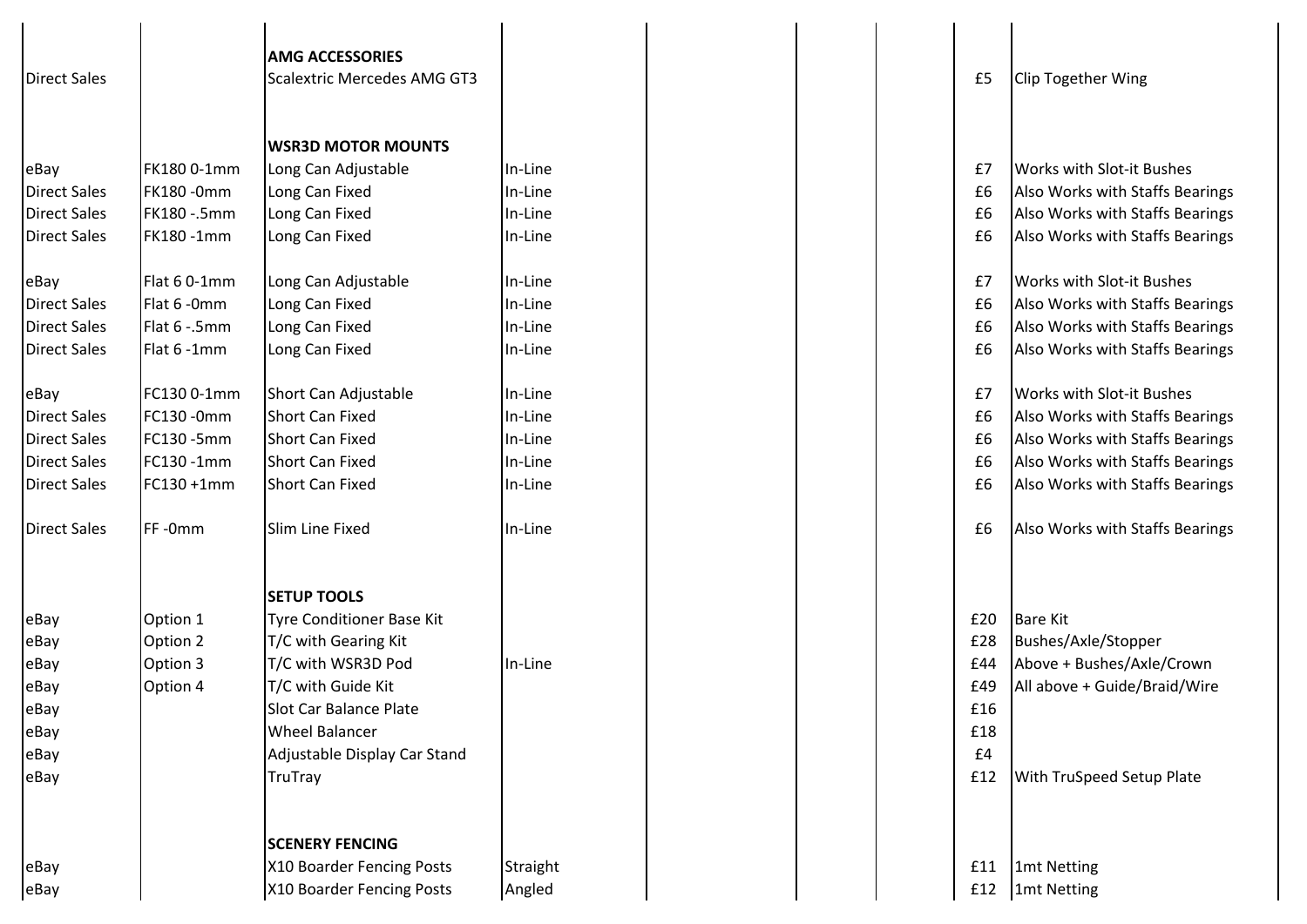| eBay                | X5 Post with Base Supports      | Straight |  | £8 | 750mm Netting                    |
|---------------------|---------------------------------|----------|--|----|----------------------------------|
| eBay                | X5 Posts with Base Supports     | Angled   |  | £9 | 750mm Netting                    |
|                     |                                 |          |  |    |                                  |
|                     |                                 |          |  |    |                                  |
|                     | <b>REPAIRS/REPACEMENT PARTS</b> |          |  |    |                                  |
| eBay                | <b>Guilds Adapters</b>          |          |  | £3 | Pack of 3                        |
| eBay                | Guide Repair                    |          |  | £3 | Pack of 3                        |
| eBay                | Guide Repair with fixing pin    |          |  | £3 | Pack of 3                        |
| eBay                | Guide Multi Pack                |          |  | £3 | 1 of each of the above           |
| eBay                | Scalextric Guide Repair Plug    |          |  | £6 | For 3rd Party Guides (Pack of 3) |
| eBay                | Scalextric Guide Repair Plug    |          |  | £6 | For Scalextric Guide (Pack of 3) |
|                     |                                 |          |  |    |                                  |
|                     |                                 |          |  |    |                                  |
|                     | <b>AXLE WASHERS 2.38mm</b>      |          |  |    |                                  |
| <b>Direct Sales</b> | .5mm                            |          |  | £1 | Pack of 12                       |
| <b>Direct Sales</b> | .75mm                           |          |  | £1 | Pack of 12                       |
| <b>Direct Sales</b> | 1mm                             |          |  | £! | Pack of 12                       |
| <b>Direct Sales</b> | 1.5 <sub>mm</sub>               |          |  | £1 | Pack of 12                       |
| <b>Direct Sales</b> | 2 <sub>mm</sub>                 |          |  | £1 | Pack of 12                       |
| <b>Direct Sales</b> | 2.5mm                           |          |  | £1 | Pack of 12                       |
| <b>Direct Sales</b> | 3mm                             |          |  | E2 | Pack of 12                       |
| <b>Direct Sales</b> | 3.5 <sub>mm</sub>               |          |  | £2 | Pack of 12                       |
| <b>Direct Sales</b> | 4mm                             |          |  | £2 | Pack of 12                       |
| <b>Direct Sales</b> | 4.5mm                           |          |  | E2 | Pack of 12                       |
| <b>Direct Sales</b> | 5 <sub>mm</sub>                 |          |  | E2 | Pack of 12                       |
| <b>Direct Sales</b> | 5.5mm                           |          |  | £2 | Pack of 12                       |
| <b>Direct Sales</b> | 6 <sub>mm</sub>                 |          |  |    |                                  |
|                     |                                 |          |  |    |                                  |
|                     |                                 |          |  |    |                                  |